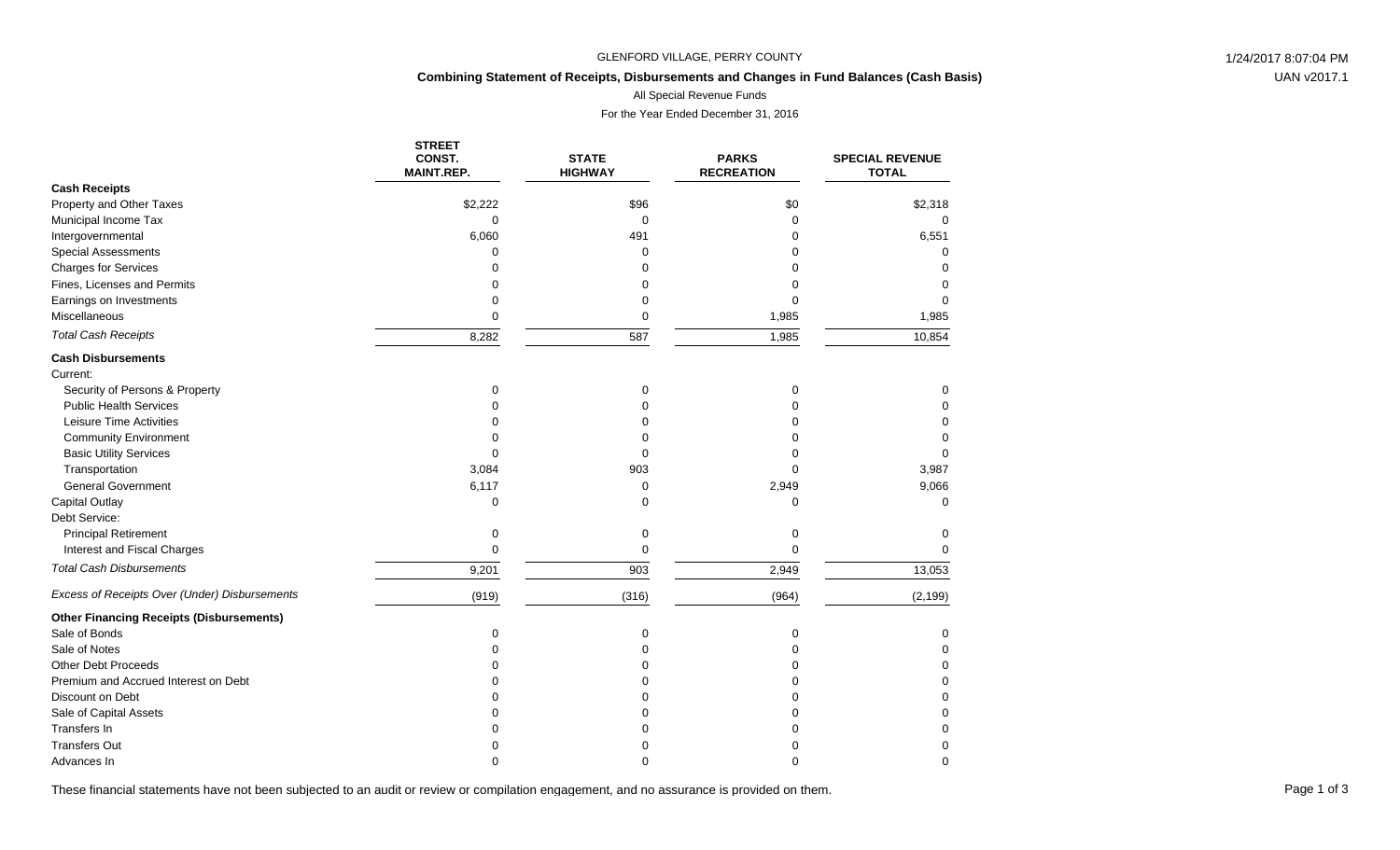### GLENFORD VILLAGE, PERRY COUNTY **1/24/2017 8:07:04 PM**

# **Combining Statement of Receipts, Disbursements and Changes in Fund Balances (Cash Basis)**

All Special Revenue Funds

# For the Year Ended December 31, 2016

|                                                       | <b>STREET</b><br>CONST.<br><b>MAINT.REP.</b> | <b>STATE</b><br><b>HIGHWAY</b> | <b>PARKS</b><br><b>RECREATION</b> | <b>SPECIAL REVENUE</b><br><b>TOTAL</b> |
|-------------------------------------------------------|----------------------------------------------|--------------------------------|-----------------------------------|----------------------------------------|
| Advances Out                                          |                                              |                                |                                   |                                        |
| <b>Other Financing Sources</b>                        |                                              |                                |                                   |                                        |
| Other Financing Uses                                  |                                              |                                |                                   |                                        |
| <b>Total Other Financing Receipts (Disbursements)</b> |                                              |                                |                                   |                                        |
| Special Item                                          |                                              |                                |                                   |                                        |
| <b>Extraordinary Item</b>                             |                                              |                                |                                   | $\Omega$                               |
| Net Change in Fund Cash Balances                      | (919)                                        | (316)                          | (964)                             | (2, 199)                               |
| Fund Cash Balances, January 1                         | 15,518                                       | 11,281                         | 7,382                             | 34,181                                 |
| Fund Cash Balances, December 31                       |                                              |                                |                                   |                                        |
| Nonspendable                                          |                                              |                                |                                   | $\Omega$                               |
| Restricted                                            | 14,599                                       | 10,965                         |                                   | 25,564                                 |
| Committed                                             |                                              |                                | 6,418                             | 6,418                                  |
| Assigned                                              |                                              |                                |                                   | O                                      |
| Unassigned (Deficit)                                  |                                              |                                |                                   | <sup>0</sup>                           |
| Fund Cash Balances, December 31                       | \$14,599                                     | \$10,965                       | \$6,418                           | \$31,982                               |